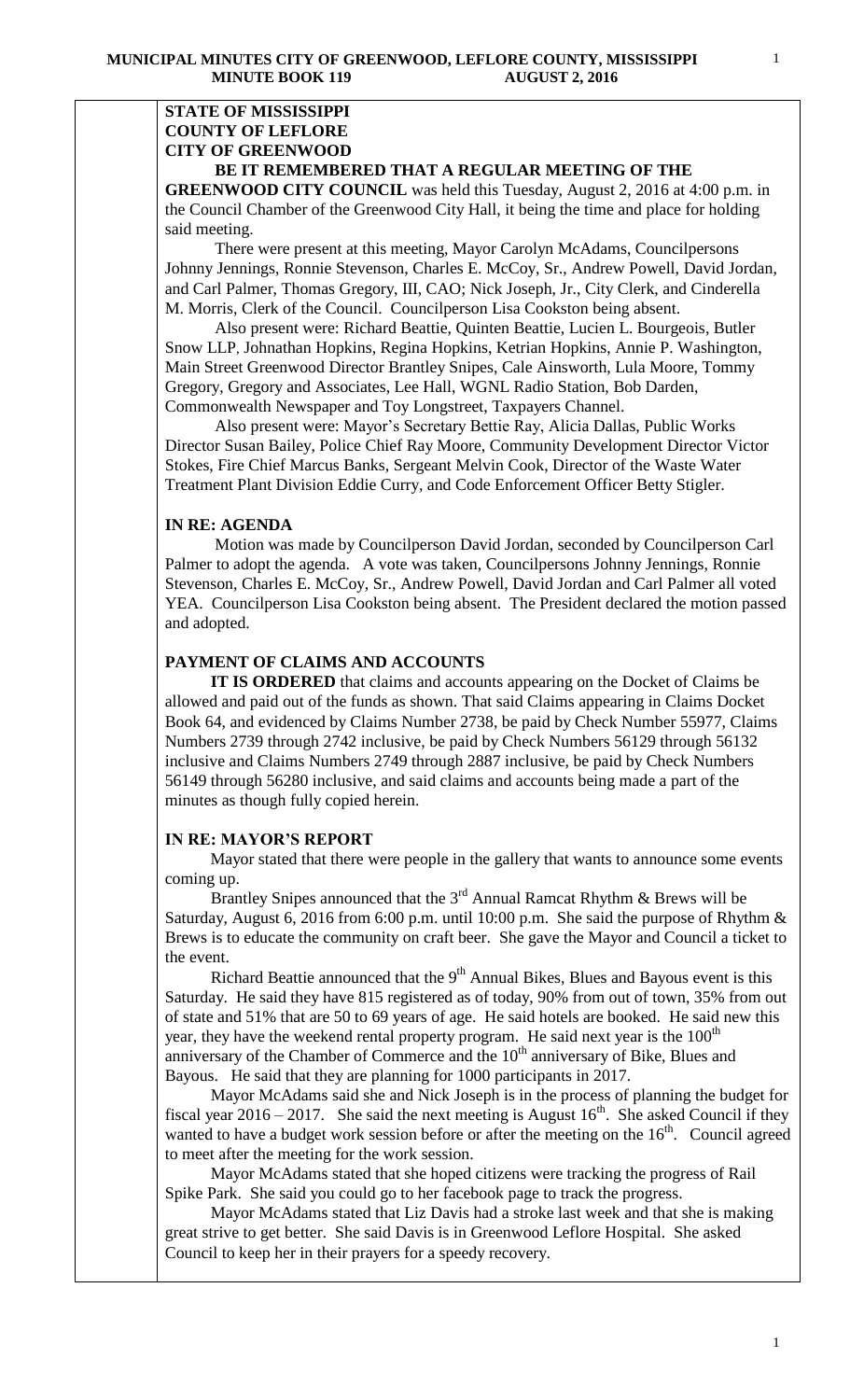Mayor McAdams said she appreciated Council coming out to the ribbon cutting at the Wastewater Treatment Plant.

 Ronnie Stevenson announced the Councilperson Cookston's father is sick and that Councilperson Palmer lost his father.

## **IN RE: PUBLIC AGENDA**

 Johnathan Hopkins came before the Council regarding an incident involving the police department. Mayor and Council addressed this matter. Mayor McAdams said there is a video that Hopkins can review in her office tomorrow. Council President Ronnie Stevenson said he would like for one of the council members to be present during the viewing of the video. Mayor McAdams, Chief Moore, Councilpersons Palmer and Jordan agreed to meet at 9:00 a.m. in the morning to review the video.

 Tommy Gregory gave an overview of the HOME Program. He said they had a public hearing last week. He said they want to do more rehab. He said the program has two phases. Council discussed the program further.

**IN RE: DILAPIDATED HOUSING RESOLUTION ADJUDGING PROPERTY TO BE A MENACE TO THE PUBLIC HEALTH AND SAFETY**  JP Morgan Chase Bank National

**RESOLUTION ADJUDGING PROPERTY TO BE A MENACE TO THE PUBLIC HEALTH AND SAFETY** Jan W. Champion 506 Bell Avenue **- Tabled Unanimously** 

**RESOLUTION ADJUDGING PROPERTY NOT TO BE A MENACE TO THE PUBLIC HEALTH AND SAFETY AND DISMISSING ACTION** Walter Pillow Aldridge, Et Al 508 Crockett Street **- Adopted Unanimously** 

**RESOLUTION ADJUDGING PROPERTY TO BE A MENACE TO THE PUBLIC HEALTH AND SAFETY** Viking Investments Wallace Van Meter, Jr.

**RESOLUTION ADJUDGING PROPERTY TO BE A MENACE TO THE PUBLIC HEALTH AND SAFETY** Viking Investments, LLC

Wallace Van Meter, Jr. 707, 709 and 709 Rear, 711 and 711 Rear and 713 Rear Fulton Street **and 713 Rear Fulton Street** - Tabled Unanimously

1308 Myrtle Street - Adopted Unanimously

711 West Henry Street **- Adopted Unanimously**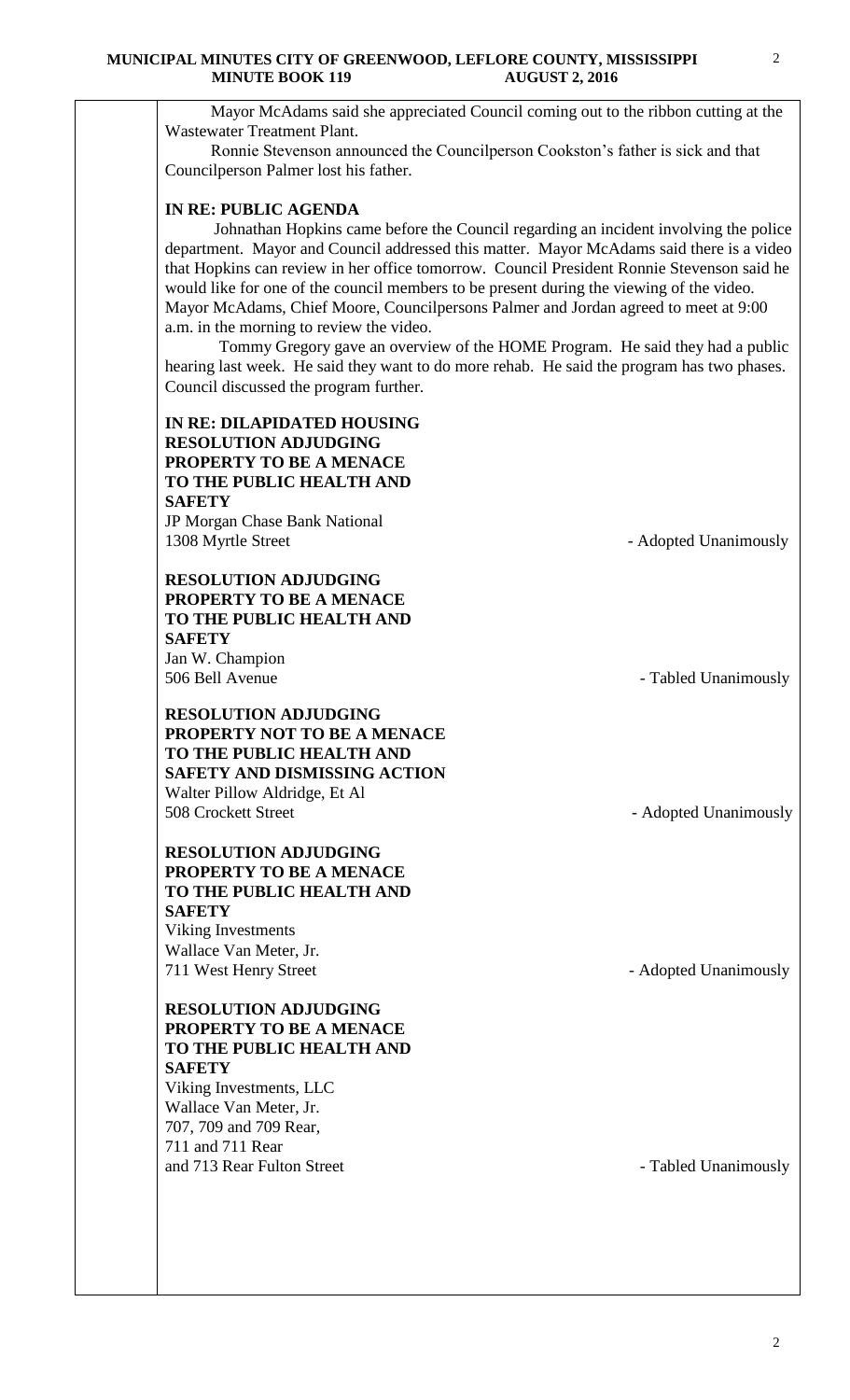|               | <b>RESOLUTION ADJUDGING</b>         |                       |
|---------------|-------------------------------------|-----------------------|
|               | PROPERTY TO BE A MENACE             |                       |
|               | TO THE PUBLIC HEALTH AND            |                       |
| <b>SAFETY</b> |                                     |                       |
|               | Greenwood Housing, I, L.P.          |                       |
|               | 313, 315 & 317 West Gibbs           |                       |
|               | 300, 302, 304, 306, 308,            |                       |
|               | 310, 314 Palace                     |                       |
|               | 807 Cotton Street                   |                       |
|               | 806 Fulton Street                   | - Tabled Unanimously  |
|               |                                     |                       |
|               | <b>RESOLUTION ADJUDGING</b>         |                       |
|               | PROPERTY TO BE A MENACE             |                       |
|               | TO THE PUBLIC HEALTH AND            |                       |
| <b>SAFETY</b> |                                     |                       |
|               | Viking Investments, LLC             |                       |
|               | Wallace Van Meter, Jr.              |                       |
|               | 207 West Henry Street               | - Adopted Unanimously |
|               |                                     |                       |
|               | <b>RESOLUTION ADJUDGING</b>         |                       |
|               | PROPERTY TO BE A MENACE             |                       |
|               | TO THE PUBLIC HEALTH AND            |                       |
| <b>SAFETY</b> |                                     |                       |
|               | Squire Title Service, LLC           |                       |
|               | Wallace Van Meter, Jr.              |                       |
|               | Stroud's Alley                      | - Adopted Unanimously |
|               |                                     |                       |
|               | <b>RESOLUTION ADJUDGING</b>         |                       |
|               | PROPERTY NOT TO BE A MENACE         |                       |
|               | TO THE PUBLIC HEALTH AND            |                       |
|               | <b>SAFETY AND DISMISSING ACTION</b> |                       |
|               | Georgia Wheeler                     |                       |
|               | 1006 Broad Street                   | - Adopted Unanimously |
|               |                                     |                       |
|               | <b>RESOLUTION SETTING HEARING</b>   |                       |
|               | AND AUTHORIZING ISSUANCE OF         |                       |
| <b>NOTICE</b> |                                     |                       |
| Irene Bush    |                                     |                       |
|               | 711 Avenue F                        | - Adopted Unanimously |
|               |                                     |                       |
|               | <b>RESOLUTION SETTING HEARING</b>   |                       |
|               | AND AUTHORIZING ISSUANCE OF         |                       |
| <b>NOTICE</b> |                                     |                       |
|               | Earnest Lee Gray, Et Al             |                       |
|               | 225 East McLaurin                   | - Adopted Unanimously |
|               |                                     |                       |
|               | <b>RESOLUTION SETTING HEARING</b>   |                       |
|               | AND AUTHORIZING ISSUANCE OF         |                       |
| <b>NOTICE</b> |                                     |                       |
|               | Squire Title Service, LLC           |                       |
|               | Wallace Van Meter, Jr.              |                       |
|               | <b>Betty Van Meter</b>              |                       |
|               | 700 Fulton Street                   | - Adopted Unanimously |
|               | <b>RESOLUTION SETTING HEARING</b>   |                       |
|               | AND AUTHORIZING ISSUANCE OF         |                       |
| <b>NOTICE</b> |                                     |                       |
|               | Odell Roy, LLC                      |                       |
|               | 1207 Mississippi Avenue             | - Adopted Unanimously |
|               |                                     |                       |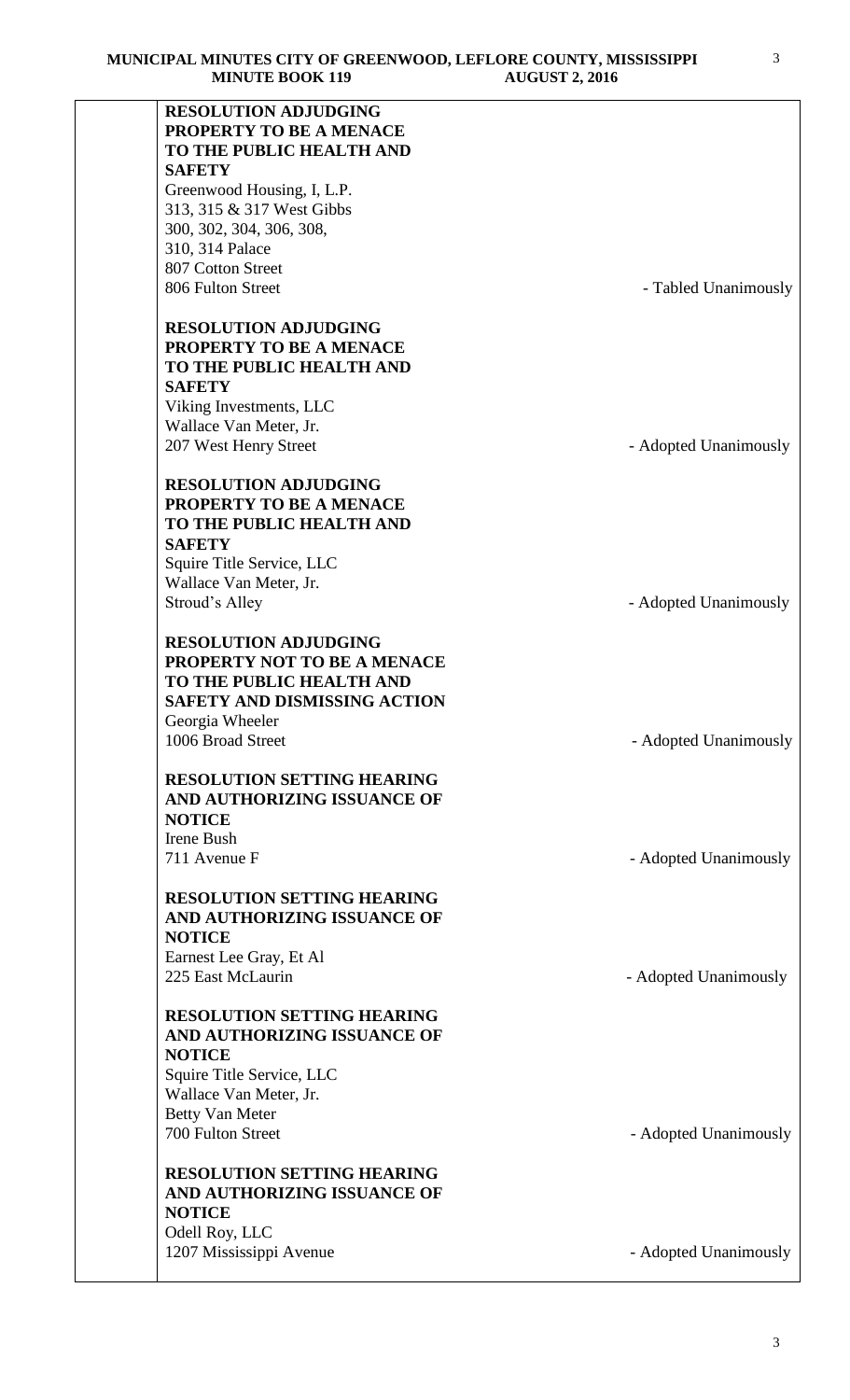| MINUTE DUUN 117                                                              | AUGUST <i>4</i> , 2010                                                                      |
|------------------------------------------------------------------------------|---------------------------------------------------------------------------------------------|
| <b>RESOLUTION SETTING HEARING</b>                                            |                                                                                             |
| AND AUTHORIZING ISSUANCE OF                                                  |                                                                                             |
| <b>NOTICE</b>                                                                |                                                                                             |
| Conway Stewart and                                                           |                                                                                             |
| Jessie W. Stewart                                                            |                                                                                             |
| 602 St Charles Street                                                        | - Adopted Unanimously                                                                       |
|                                                                              |                                                                                             |
| <b>RESOLUTION SETTING HEARING</b>                                            |                                                                                             |
| AND AUTHORIZING ISSUANCE OF                                                  |                                                                                             |
| <b>NOTICE</b>                                                                |                                                                                             |
| Willis Jackson, Jr.                                                          |                                                                                             |
| Apolis Jackson                                                               |                                                                                             |
| 320 McNeill Street                                                           | - Adopted Unanimously                                                                       |
|                                                                              |                                                                                             |
| <b>RESOLUTION SETTING HEARING</b>                                            |                                                                                             |
| AND AUTHORIZING ISSUANCE OF                                                  |                                                                                             |
| <b>NOTICE</b>                                                                |                                                                                             |
| Tarana McCaskill                                                             |                                                                                             |
| Angela McCaskill                                                             |                                                                                             |
|                                                                              |                                                                                             |
| 207 and 209 Stephens Street                                                  | - Adopted Unanimously                                                                       |
| <b>RESOLUTION SETTING HEARING</b>                                            |                                                                                             |
| AND AUTHORIZING ISSUANCE OF                                                  |                                                                                             |
| <b>NOTICE</b>                                                                |                                                                                             |
| C. O. Childress                                                              |                                                                                             |
| <b>Calvin Childress</b>                                                      |                                                                                             |
| 413 Avenue A                                                                 |                                                                                             |
|                                                                              | - Adopted Unanimously                                                                       |
| <b>RESOLUTION SETTING HEARING</b>                                            |                                                                                             |
| AND AUTHORIZING ISSUANCE OF                                                  |                                                                                             |
| <b>NOTICE</b>                                                                |                                                                                             |
| Mr. S. L. Sethi                                                              |                                                                                             |
| Mrs. S. L. Sethi                                                             |                                                                                             |
| 337 Highway 82 West                                                          | - Adopted Unanimously                                                                       |
|                                                                              |                                                                                             |
| <b>RESOLUTION SETTING HEARING</b>                                            |                                                                                             |
| AND AUTHORIZING ISSUANCE OF                                                  |                                                                                             |
| <b>NOTICE</b>                                                                |                                                                                             |
| <b>Rickey McCall</b>                                                         |                                                                                             |
| Sandra Russell                                                               |                                                                                             |
| 1101 Leflore Avenue                                                          | - Adopted Unanimously                                                                       |
|                                                                              |                                                                                             |
| IN RE: POLICY ISSUES AGENDA - NONE                                           |                                                                                             |
| IN RE: ROUTINE AGENDA                                                        |                                                                                             |
| IN RE: CONSENT AGENDA                                                        |                                                                                             |
|                                                                              |                                                                                             |
| <b>IN RE: MINUTES</b>                                                        |                                                                                             |
|                                                                              | Motion was made by Councilperson Charles E. McCoy, Sr., seconded by                         |
|                                                                              | Councilperson David Jordan, to adopt the minutes of the July 19, 2016 City Council meeting. |
|                                                                              | A vote was taken, Councilpersons Johnny Jennings, Ronnie Stevenson, Charles E. McCoy,       |
|                                                                              | Sr., Andrew Powell, David Jordan and Carl Palmer all voted YEA. Councilperson Lisa          |
| Cookston being absent. The President declared the motion passed and adopted. |                                                                                             |
|                                                                              |                                                                                             |
| A RESOLUTION AUTHORIZING                                                     |                                                                                             |
| THE CITY OF GREENWOOD TO                                                     |                                                                                             |

**ENTER INTO AN AGREEMENT WITH MISSISSIPPI COOPERATIVE EDUCATION - Adopted Unanimously**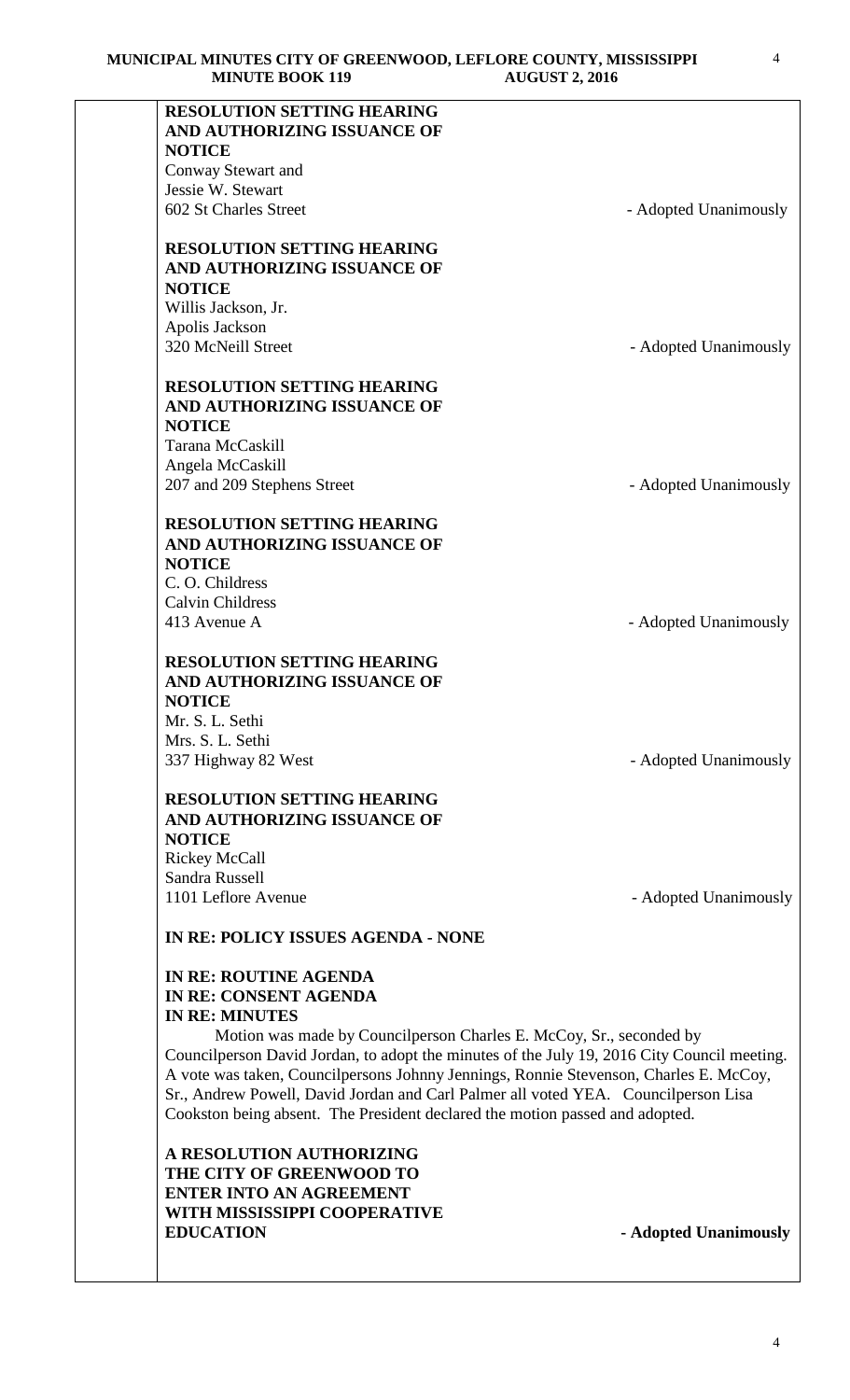## **A RESOLUTION AUTHORIZING THE CITY OF GREENWOOD POLICE DEPARTMENT TO SUBMIT APPLICATION FOR**  THE 2016 COPS HIRING GRANT - **Adopted Unanimously**

## **AN ORDER REVISING THE BUDGET FOR THE FISCAL YEAR 2015-2016 AS AUTHORIZED BY CHAPTER 519 OF LAWS OF MISSISSIPPI FOR 1985.**

**WHEREAS**, provisions of Chapter 519 of the Laws of Mississippi of 1985, as amended, municipal budgets for fiscal year may be revised under circumstances as set forth therein and;

**WHEREAS**, it affirmatively appears that there remains in certain funds an unexpended sum not needed or expected to be needed for the purpose or purposes for which it was appropriated in said budget and that the same should be transferred to another code where needed.

 **IT IS THEREFORE, ORDERED** that the budget for the fiscal year beginning October 1, 2015 and ending September 30, 2016, be and the same is hereby revised and amended so as to make the following changes, to wit:

It is requested that the budget for Urban Youth Corp Project for fiscal year ending September 30, 2016, be amended and changed as follows, to wit:

|               | <b>ACCOUNT DESCRIPTION</b>                       |               |            | CURRENT INCREASE DECREASE NEW |               |
|---------------|--------------------------------------------------|---------------|------------|-------------------------------|---------------|
| <b>NUMBER</b> |                                                  | <b>BUDGET</b> |            |                               | <b>BUDGET</b> |
|               | 102-201-415 Asst. Project Supervisor \$ 1,920.00 |               |            | \$540.00                      | \$1,380.00    |
|               | 102-201-440 Project Participants                 | \$26,100.00   |            | \$3,270.00                    | \$22,830.00   |
|               | 102-201-460 State Retirement                     | 500.00        |            | 90.00                         | \$410.00      |
|               | 102-201-470 Social Security                      | \$2,314.00    |            | \$300.00                      | \$2,014.00    |
|               | 102-201-557 Trees/Shrubs/Flowers                 | \$5,126.00    | \$4,200.00 |                               | \$9,326.00    |

This revised budget amendment constitutes neither an increase nor decrease in the Urban Youth Corp Project.

Nick Joseph, Jr., CPA

City Clerk

 The above and foregoing order having first been reduced to writing was considered section by section and then as a whole, having been introduced by Councilperson Charles E. McCoy, Sr., was duly seconded for adoption by Councilperson David Jordan, and upon a vote being called received the following vote:

| <b>COUNCILPERSON</b>  | YEA    | NAY |
|-----------------------|--------|-----|
| Johnny Jennings       | X      |     |
| Lisa Cookston         | Absent |     |
| Ronnie Stevenson      | X      |     |
| Charles E. McCoy, Sr. | X      |     |
| <b>Andrew Powell</b>  | X      |     |
| David Jordan          | X      |     |
| Carl Palmer           | x      |     |

The President of the Council then declared the motion passed and adopted this the 2nd day of August, 2016.

RONNIE STEVENSON PRESIDENT OF THE COUNCIL

ATTEST: CINDERELLA M. MORRIS, DEPUTY CLERK

CAROLYN MCADAMS, MAYOR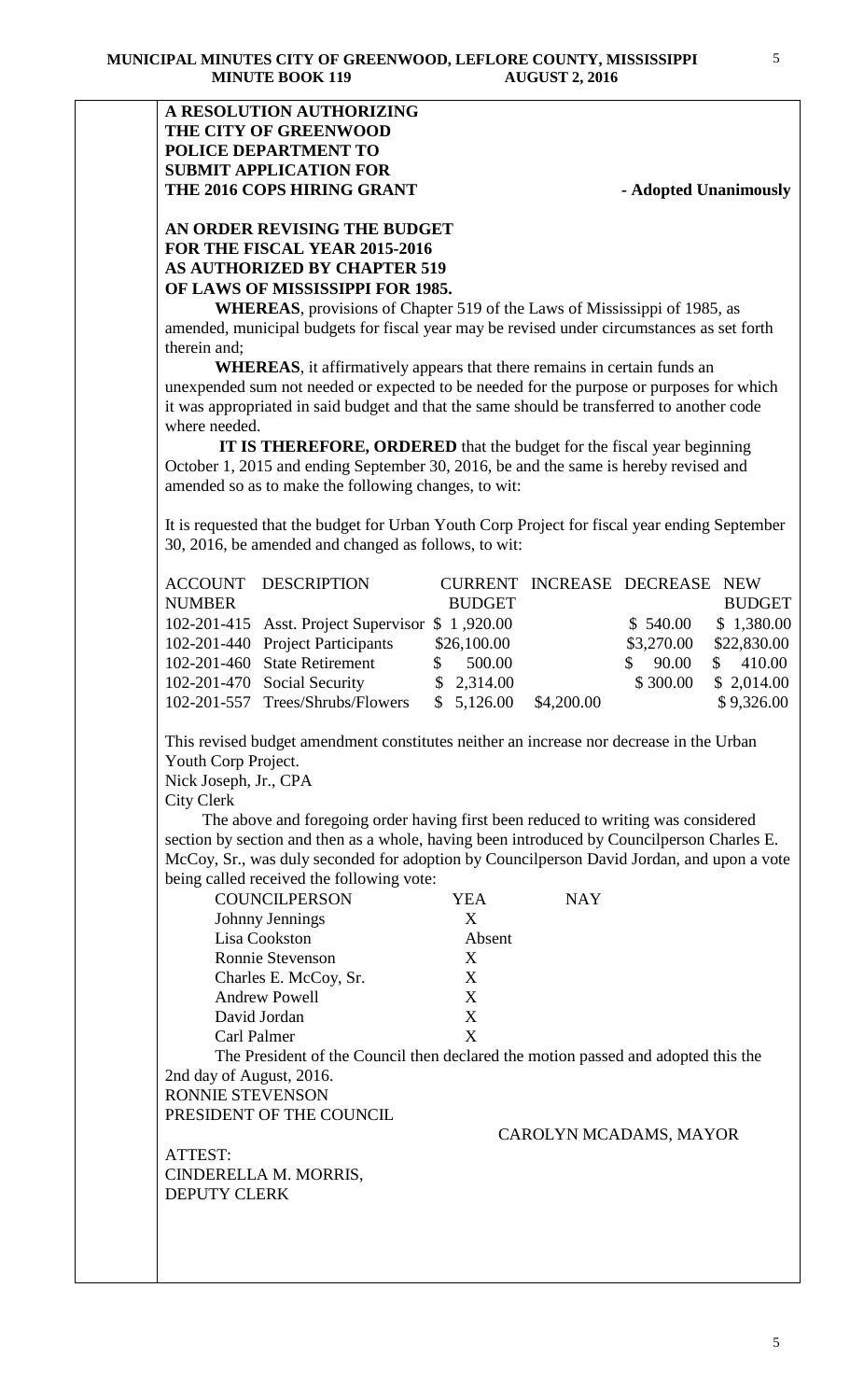It is requested that the budget for the City Clerk's Office for fiscal year ending September 30, 2016, be amended and changed as follows, to wit: ACCOUNT DESCRIPTION CURRENT INCREASE DECREASE NEW NUMBER BUDGET BUDGET 001-045-450 Student Clerk \$10,000.00 \$1,000.00 \$9,000.00 001-045-602 Bonds \$ 525.00 \$200.00 \$ 725.00 001-045-604 Dues & Subscriptions \$ 285.00 \$200.00 \$ 485.00 001-045-685 Training \$ 5,000.00 \$600.00 \$5,600.00 This revised budget amendment constitutes neither an increase nor decrease in the City Clerk's Office. Nick Joseph, Jr., CPA City Clerk The above and foregoing order having first been reduced to writing was considered section by section and then as a whole, having been introduced by Councilperson Charles E. McCoy, Sr., was duly seconded for adoption by Councilperson David Jordan, and upon a vote being called received the following vote: COUNCILPERSON YEA NAY Johnny Jennings X Lisa Cookston Absent Ronnie Stevenson X Charles E. McCoy, Sr. X Andrew Powell X David Jordan X Carl Palmer X The President of the Council then declared the motion passed and adopted this the 2nd day of August, 2016. RONNIE STEVENSON PRESIDENT OF THE COUNCIL CAROLYN MCADAMS, MAYOR ATTEST: CINDERELLA M. MORRIS, DEPUTY CLERK It is requested that the budgets for the Equipment Maintenance Division and the Youth Center Division (both are divisions of the Public Works Department), for fiscal year ending September 30, 2016, be amended and changed as follows, to wit: Account Number Description Current Budget Decrease Increase Revised Budget 001-241-550 Clothing \$ 1,400.00 \$ 98.00 \$ 1,302.00 001-241-730 Mach & equip 500.00 500.00 0.00 001-241-555 Stk pts/sup/tools 4,790.00 \$ 598.00 5,388.00 002-371-400 Salaries 500.00 100.00 400.00 002-371-560 R/M supp bldg. 1,400.00 100.00 1,500.00 This budget adjustment constitutes a transfer of funds only and does not increase nor decrease the overall total budget for the Public Works Department. Thank you for your attention and response to this matter. Respectfully Submitted, Susan Bailey Public Works Director SB:gl The above and foregoing order having first been reduced to writing was considered section by section and then as a whole, having been introduced by Councilperson Charles E. McCoy, Sr., was duly seconded for adoption by Councilperson David Jordan, and upon a vote being called received the following vote: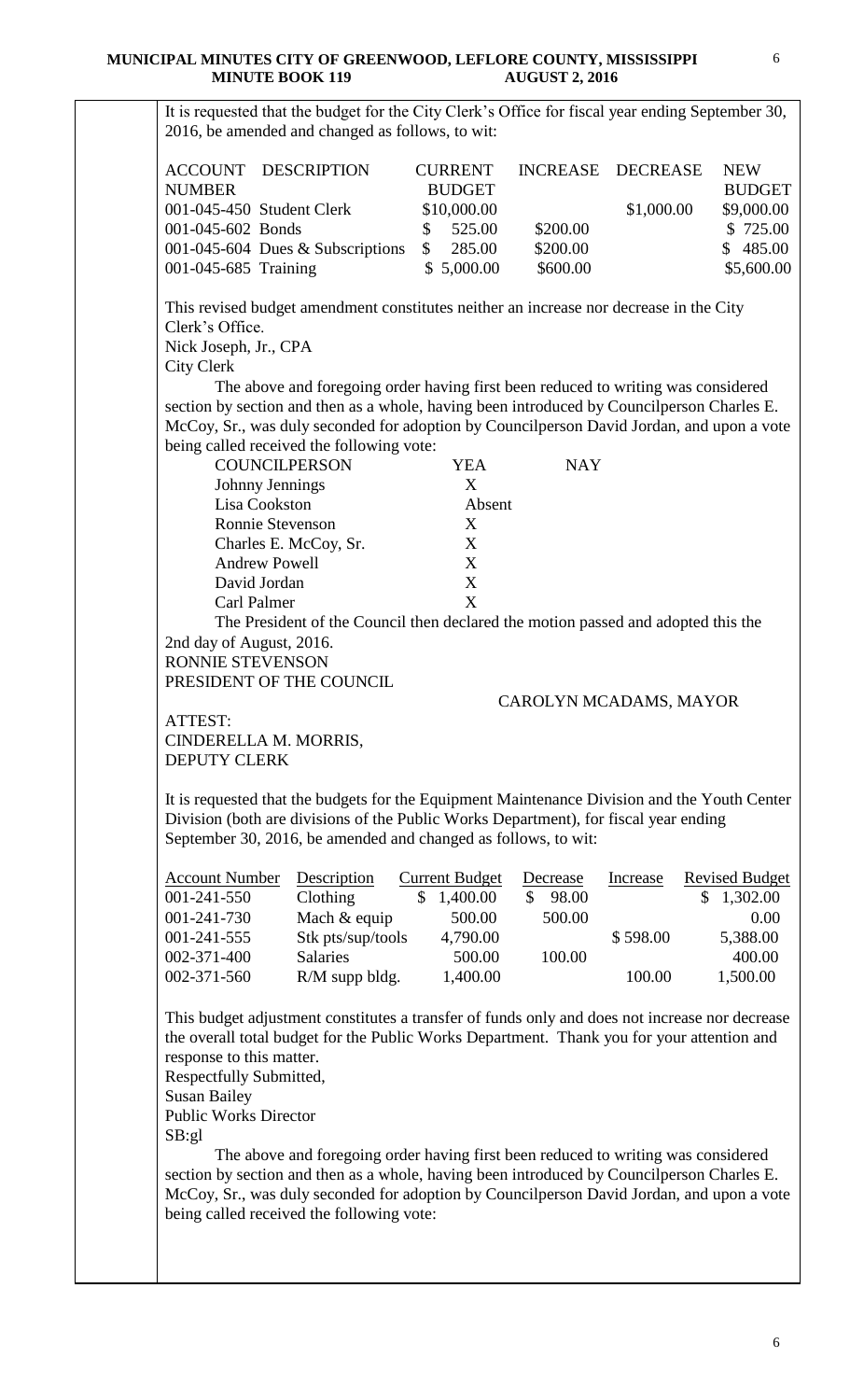#### **MUNICIPAL MINUTES CITY OF GREENWOOD, LEFLORE COUNTY, MISSISSIPPI MINUTE BOOK 119**

| <b>COUNCILPERSON</b>                                                                                                                                                                                                                                                   |                       | <b>YEA</b>            |            | <b>NAY</b>                                                                        |                       |
|------------------------------------------------------------------------------------------------------------------------------------------------------------------------------------------------------------------------------------------------------------------------|-----------------------|-----------------------|------------|-----------------------------------------------------------------------------------|-----------------------|
| Johnny Jennings<br>Lisa Cookston                                                                                                                                                                                                                                       |                       | X                     |            |                                                                                   |                       |
| Ronnie Stevenson                                                                                                                                                                                                                                                       |                       | X                     | Absent     |                                                                                   |                       |
|                                                                                                                                                                                                                                                                        | Charles E. McCoy, Sr. | X                     |            |                                                                                   |                       |
| <b>Andrew Powell</b>                                                                                                                                                                                                                                                   |                       | X                     |            |                                                                                   |                       |
| David Jordan                                                                                                                                                                                                                                                           |                       | X                     |            |                                                                                   |                       |
|                                                                                                                                                                                                                                                                        |                       | X                     |            |                                                                                   |                       |
| Carl Palmer                                                                                                                                                                                                                                                            |                       |                       |            |                                                                                   |                       |
| 2nd day of August, 2016.<br>RONNIE STEVENSON<br>PRESIDENT OF THE COUNCIL                                                                                                                                                                                               |                       |                       |            | The President of the Council then declared the motion passed and adopted this the |                       |
|                                                                                                                                                                                                                                                                        |                       |                       |            | CAROLYN MCADAMS, MAYOR                                                            |                       |
| ATTEST:<br>CINDERELLA M. MORRIS,<br><b>DEPUTY CLERK</b>                                                                                                                                                                                                                |                       |                       |            |                                                                                   |                       |
| It is requested that the budgets for the Engineering Division, Park Maintenance Division, and<br>Park Recreation Division (all are divisions of the Public Works Department), for fiscal year<br>ending September 30, 2016, be amended and changed as follows, to wit: |                       |                       |            |                                                                                   |                       |
| $Account$ #                                                                                                                                                                                                                                                            | Description           | <b>Current Budget</b> | Decrease   | <b>Increase</b>                                                                   | <b>Revised Budget</b> |
| 001-200-515                                                                                                                                                                                                                                                            | Chemicals             | \$21,900.00           | \$2,950.00 |                                                                                   | \$18,950.00           |
| 001-200-730                                                                                                                                                                                                                                                            | Mach & equip          | 500.00                |            | \$2,950.00                                                                        | 3,450.00              |
| 001-340-730                                                                                                                                                                                                                                                            | Mach & equip          | 210.00                | 210.00     |                                                                                   | 0.00                  |
| 001-340-635                                                                                                                                                                                                                                                            | Rpr - rec equip       | 2,500.00              | 2,360.00   |                                                                                   | 140.00                |
| 001-341-635                                                                                                                                                                                                                                                            | Maint-equip           | 19,598.00             |            | 2,570.00                                                                          | 22,168.00             |
| the overall total for the Public Works Department. Thank you for your attention and response<br>to this matter.<br>Respectfully Submitted,<br><b>Susan Bailey</b><br><b>Public Works Director</b><br>SB:gl                                                             |                       |                       |            |                                                                                   |                       |
| section by section and then as a whole, having been introduced by Councilperson Charles E.<br>McCoy, Sr., was duly seconded for adoption by Councilperson David Jordan, and upon a vote<br>being called received the following vote:                                   |                       |                       |            | The above and foregoing order having first been reduced to writing was considered |                       |
| <b>COUNCILPERSON</b>                                                                                                                                                                                                                                                   |                       |                       | YEA        | <b>NAY</b>                                                                        |                       |
| Johnny Jennings                                                                                                                                                                                                                                                        |                       | X                     |            |                                                                                   |                       |
| Lisa Cookston                                                                                                                                                                                                                                                          |                       |                       | Absent     |                                                                                   |                       |
| Ronnie Stevenson                                                                                                                                                                                                                                                       |                       | X                     |            |                                                                                   |                       |
|                                                                                                                                                                                                                                                                        | Charles E. McCoy, Sr. | X                     |            |                                                                                   |                       |
| <b>Andrew Powell</b>                                                                                                                                                                                                                                                   |                       | X                     |            |                                                                                   |                       |
| David Jordan                                                                                                                                                                                                                                                           |                       | X                     |            |                                                                                   |                       |
| Carl Palmer                                                                                                                                                                                                                                                            |                       | X                     |            |                                                                                   |                       |
|                                                                                                                                                                                                                                                                        |                       |                       |            | The President of the Council then declared the motion passed and adopted this the |                       |
| 2nd day of August, 2016.                                                                                                                                                                                                                                               |                       |                       |            |                                                                                   |                       |
| RONNIE STEVENSON<br>PRESIDENT OF THE COUNCIL                                                                                                                                                                                                                           |                       |                       |            |                                                                                   |                       |
|                                                                                                                                                                                                                                                                        |                       |                       |            |                                                                                   |                       |
| ATTEST:                                                                                                                                                                                                                                                                |                       |                       |            | CAROLYN MCADAMS, MAYOR                                                            |                       |
| CINDERELLA M. MORRIS,<br><b>DEPUTY CLERK</b>                                                                                                                                                                                                                           |                       |                       |            |                                                                                   |                       |
|                                                                                                                                                                                                                                                                        |                       |                       |            |                                                                                   |                       |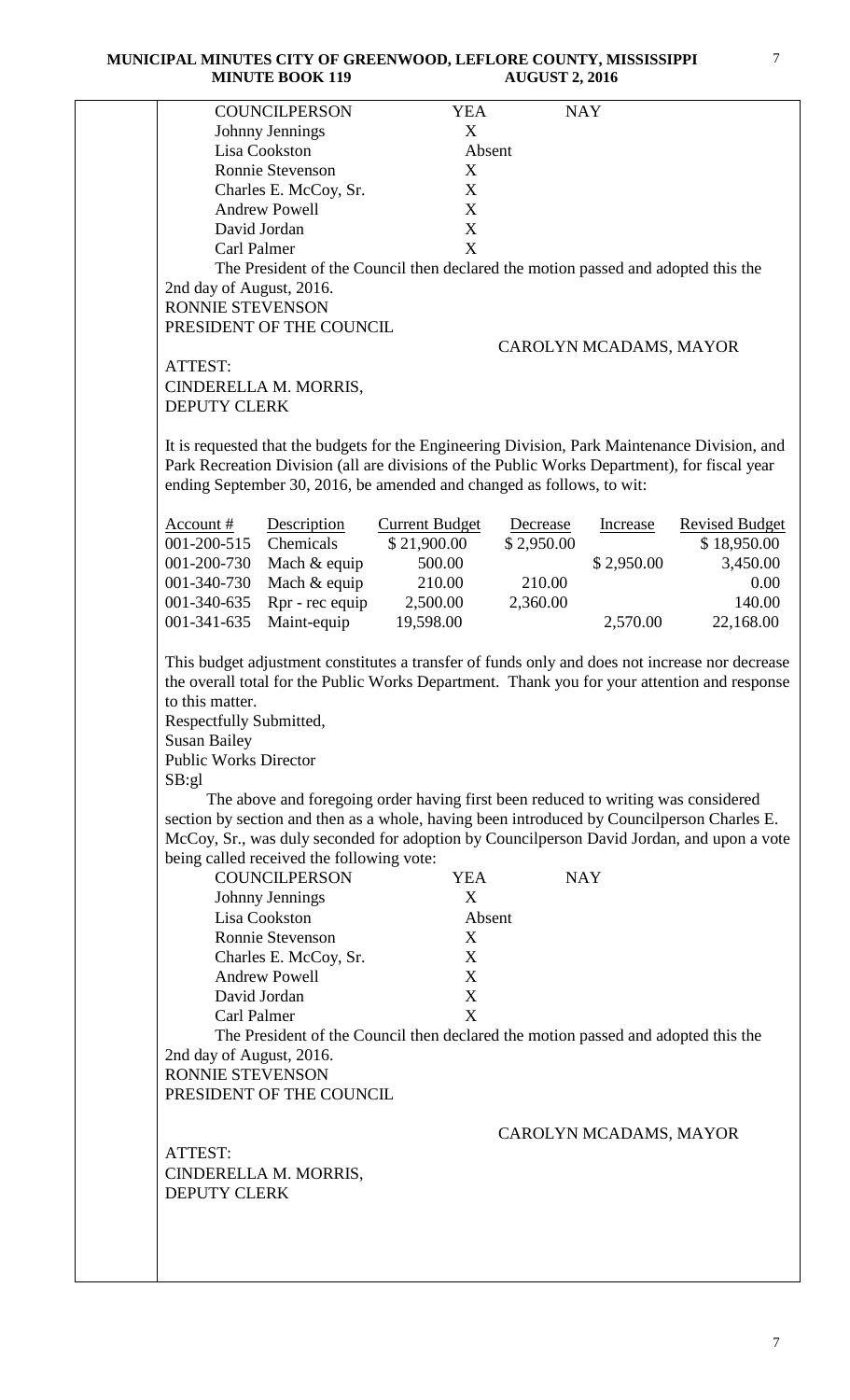### **RESOLUTION AUTHORIZING THE MAYOR AND CITY CLERK TO DO ALL THINGS REASONABLE AND NECESSARY TO PAY ALL OBLIGATIONS ON THE DOCKET OF CLAIMS**

**WHEREAS**, the City from time to time incurs necessary reasonable expenses; and,

**WHEREAS**, all lawful obligations should be timely paid.

## **NOW, THEREFORE, BE IT RESOLVED BY THE COUNCIL OF THE CITY OF GREENWOOD, LEFLORE COUNTY, MISSISSIPPI**:

**SECTION 1**: The Mayor and the City Clerk should be and they are hereby authorized to do all things reasonable and necessary to pay all those obligations listed in the "**DOCKET OF CLAIMS," BOOK 64, CITY OF GREENWOOD, AUGUST 2, 2016, CITY COUNCIL MEETING.**

The above and foregoing resolution, after having been first reduced to writing and read by the Clerk of the Council, was introduced by Councilperson Charles E. McCoy, Sr., seconded by Councilperson David Jordan, and was adopted by the following roll call to-wit:

> YEAS NAYS Johnny Jennings Lisa Cookston - Absent Ronnie Stevenson Charles E. McCoy, Sr. Andrew Powell David Jordan Carl Palmer

**IN RE: ROUTINE ITEMS AGENDA RESOLUTION AUTHORIZING THE CITY OF GREENWOOD TO PLACE SPEED BUMPS IN CERTAIN DESIGNATED AREAS IN WARD 4** - **Adopted Unanimously** 

**A RESOLUTION SELECTING GREGORY AND ASSOCIATES, INC. TO PERFORM APPLICATION PREPARATION AND GENERAL ADMINISTRATION SERVICES FOR THE CITY OF GREENWOOD 2016 HOME INVESTMENT PARTNERSHIPS PROGRAM (HOME) PROJECT FOR HOMEOWNER RECONSTRUCTION/ REHABILITATION ACTIVITIES – Adopted Unanimously**

**RESOLUTION AUTHORIZING THE PURCHASE OF THE BILLBOARD LOCATED ON HIGHWAY 82 IN WHITTINGTON PARK FROM AINSWORTH SIGNS** - **Adopted Unanimously** 

Lucien L. Bourgeois advised Council that the Mayor had asked him to look into refunding bonds. He explained the following resolution to the Council. He said the resolution on the agenda will free up money to go back into the general fund account.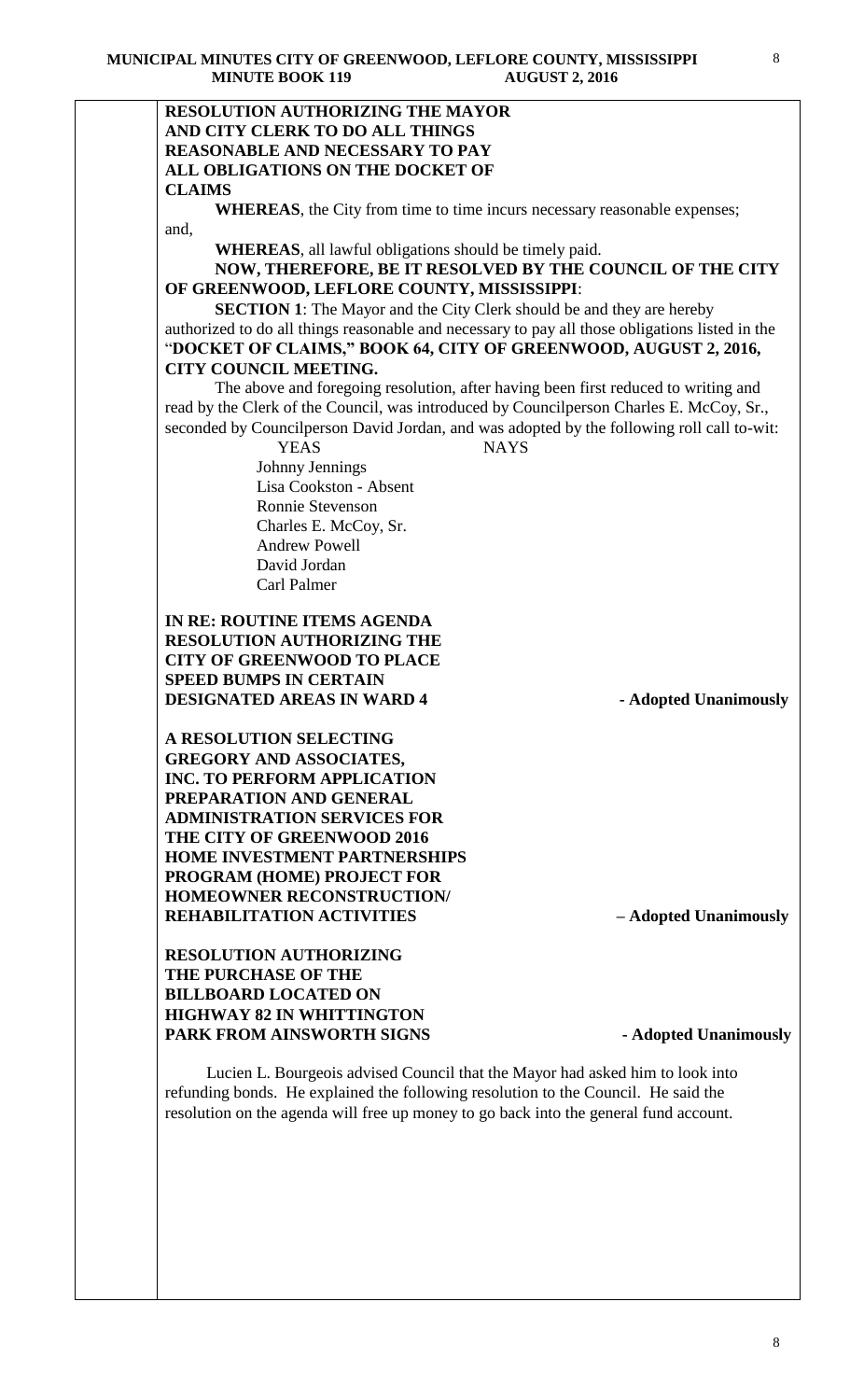**RESOLUTION OF THE CITY COUNCIL OF THE CITY OF GREENWOOD, MISSISSIPPI (THE CITY"), AUTHORIZING THE EMPLOYMENT OF PROFESSIONALS IN CONNECTION WITH THE ISSUANCE OF TAXABLE GENERAL OBLIGATION MBIA REFUNDING BONDS, SERIES 2016, OF THE CITY TO RAISE MONEY FOR THE PURPOSE OF PROVIDING FUNDS FOR (I) THE CURRENT REFUNDING OF ALL OUTSTANDING MATURITIES OF THE CITY'S GENERAL OBLIGATION MBIA BOND, SERIES 2002 (MILWAUKEE ELECTRIC TOOL CORPORATION PROJECT), DATED DECEMBER 1, 2002, ISSUED IN THE ORIGINAL PRINCIPAL AMOUNT OF \$3,600,000 AND; (II) PAYING THE COSTS OF ISSUANCE IN CONNECTION THEREWITH. - Adopted Unanimously**

**IN RE: STUDY AGENDA –** Meeting with Hospital Board and July 28, 2016 Planning Commission Minutes

Council President Ronnie Stevenson suggested that the Council meet with an Administrator and one board member regarding the hospital. Council discussed this further and agreed to schedule a special meeting Thursday, August 18, 2016 at 2:00 p.m. He requested that a letter be sent to Jim Jackson. He advised Council that the July 28, 2016 Planning Commission Minutes are on the agenda for their review.

 Councilperson Charles McCoy advised Council that they each have a copy of a flyer for the Employee Appreciation Picnic on August 26, 2016 at Whittington Park that starts at noon.

 **THERE BEING NO FURTHER BUSINESS, THIS MEETING WAS ADJOURNED** 

### **RONNIE STEVENSON, PRESIDENT**

# **JOHNNY JENNINGS, VICE PRESIDENT**

 **LISA COOKSTON**

# **CHARLES E. MCCOY, SR.**

### **ANDREW POWELL**

### **DAVID JORDAN**

### **CARL PALMER**

**CERTIFIED BY:**

**NICK JOSEPH, JR., CITY CLERK**